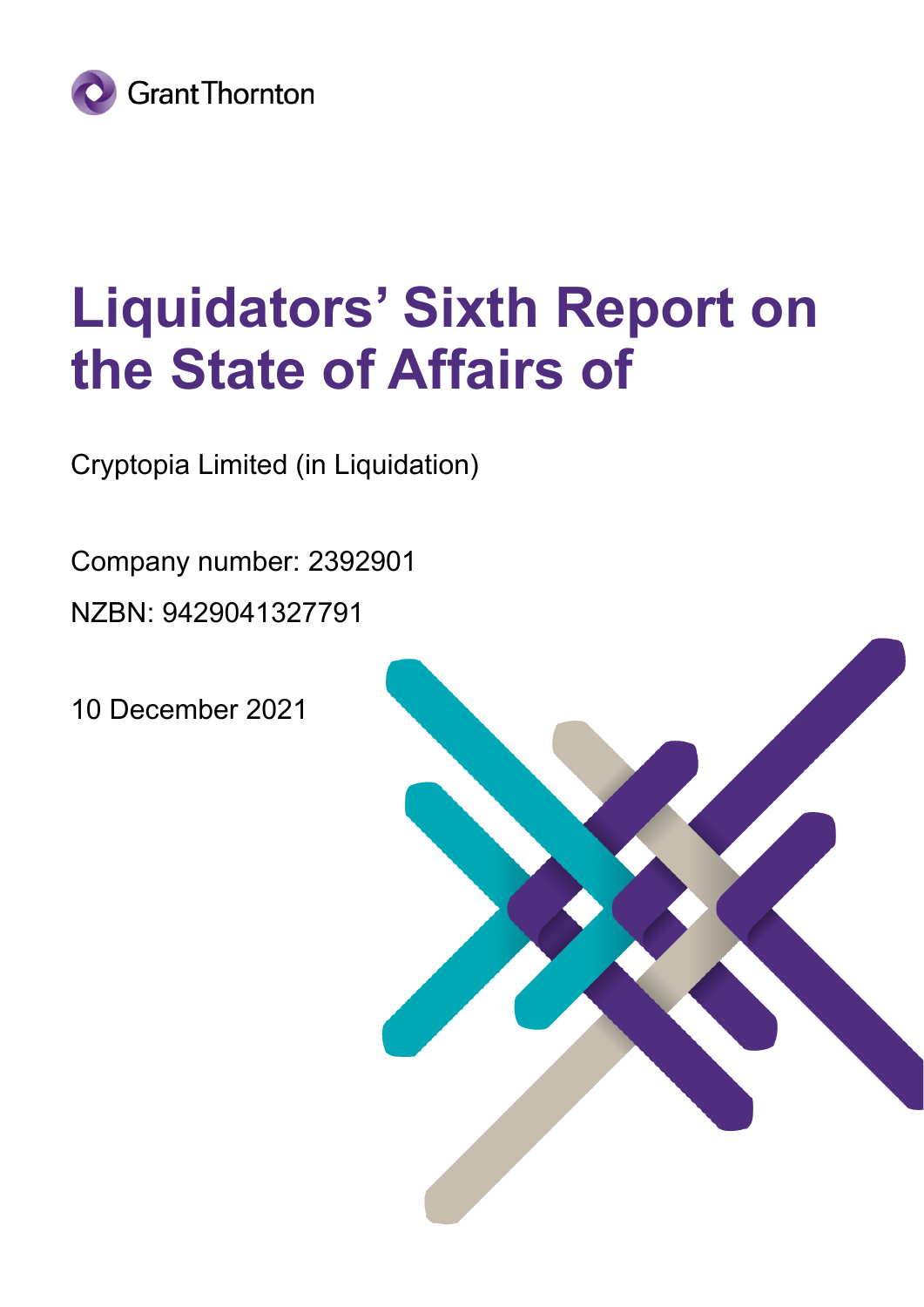# **Contents**

| Introduction                                           | $\mathcal{P}$ |
|--------------------------------------------------------|---------------|
| Conduct of the Liquidation in the preceding six months | 4             |
| <b>Remaining Matters</b>                               | 8             |
| Appendix A – Receipts and Payments                     | 9             |
| Appendix B - Remuneration Report                       | 10            |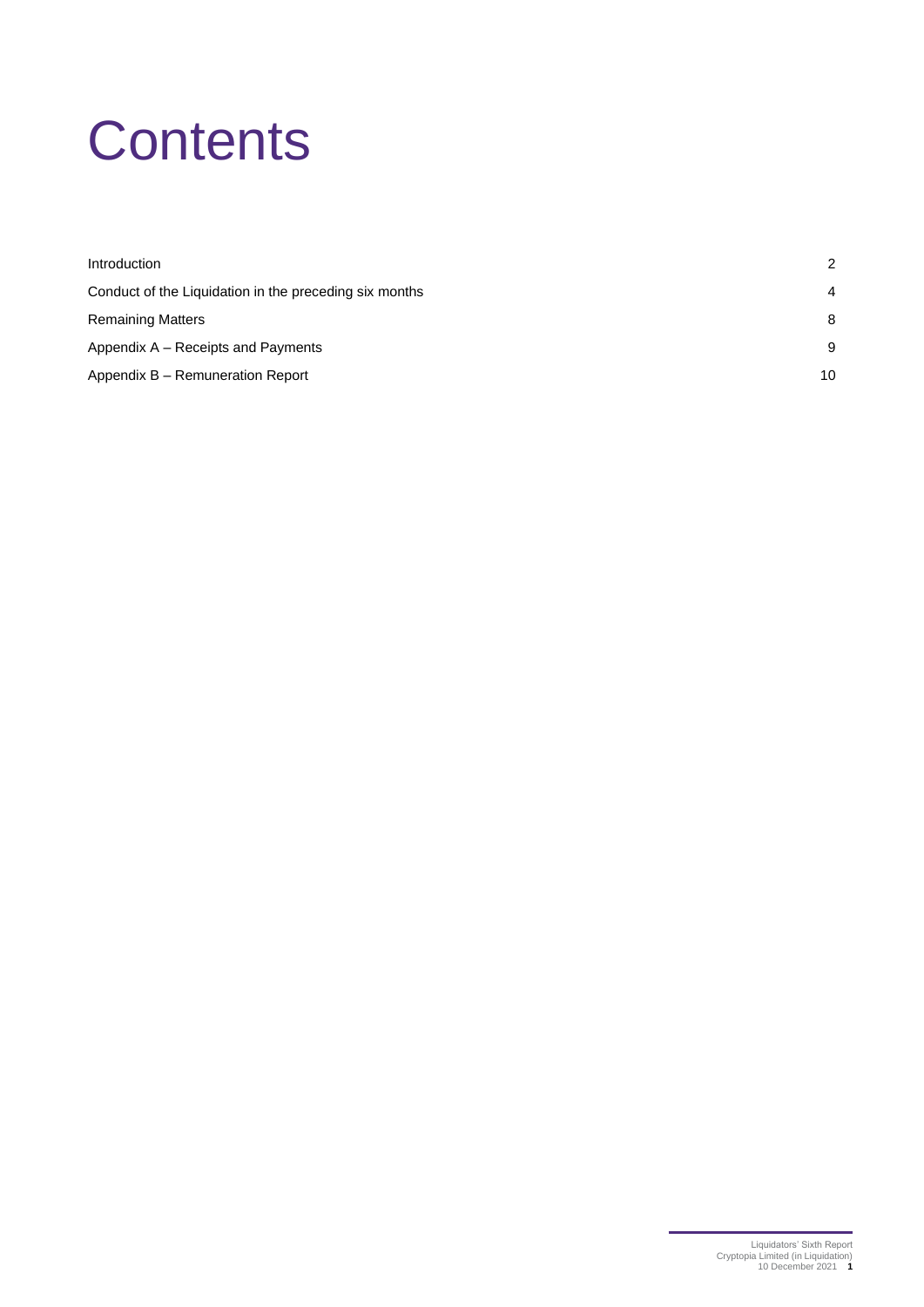# <span id="page-2-0"></span>Introduction

David Ian Ruscoe (IP#50) and Malcolm Russell Moore (IP#42), of Grant Thornton New Zealand Limited, were appointed jointly as liquidators of Cryptopia Limited (in Liquidation) ("the Company") on 14 May 2019 at 1.20pm by special resolution of the shareholders pursuant to section 241(2)(a) of the Companies Act 1993 ("the Act").

Liquidators of insolvent companies are required to be licensed insolvency practitioners. Information about the regulation of insolvency practitioners is available from the Registrar of Companies.

We have considered the Declaration of Independence, Relevant Relationships and Indemnities provided in our first report and confirm that there have been no changes to it.

We set out below our sixth report on the state of the affairs of the Company for the period 15 May 2021 to 14 November 2021 as required by section 255(2)(d) of the Act.

### **Restrictions**

This report has been prepared by us in accordance with and for the purpose of section 255 of the Act. This report is not intended for general circulation, nor is it to be reproduced or used for any purpose without the liquidators' written permission in each specific instance.

The Liquidators, their employees and agents do not assume any responsibility or liability for any losses occasioned to any party for any reason including as a result of the circulation, publication, reproduction or use of this report contrary to the provisions of this paragraph.

The Liquidators reserve the right (but will be under no obligation) to review this report and, if considered necessary, to revise the report in light on any information existing at the date of this report which becomes known to them after that date.

We have not independently verified the accuracy of the information provided to us and have not conducted any form of audit in respect of the Company. We express no opinion on the reliability, accuracy or completeness of the information provided to us and upon which we have relied. Whilst all care and attention has been taken in compiling this report, we do not accept any liability whatsoever arising from this report.

The statements and opinions expressed in this report are based on information available and assumptions made as at the date of this report. It is possible that actual outcomes may be significantly different from those disclosed in this report.

In addition, the following should be noted:

- Certain values included in tables in this report have been rounded and therefore may not add exactly.
- All amounts are stated in New Zealand dollars unless otherwise stated.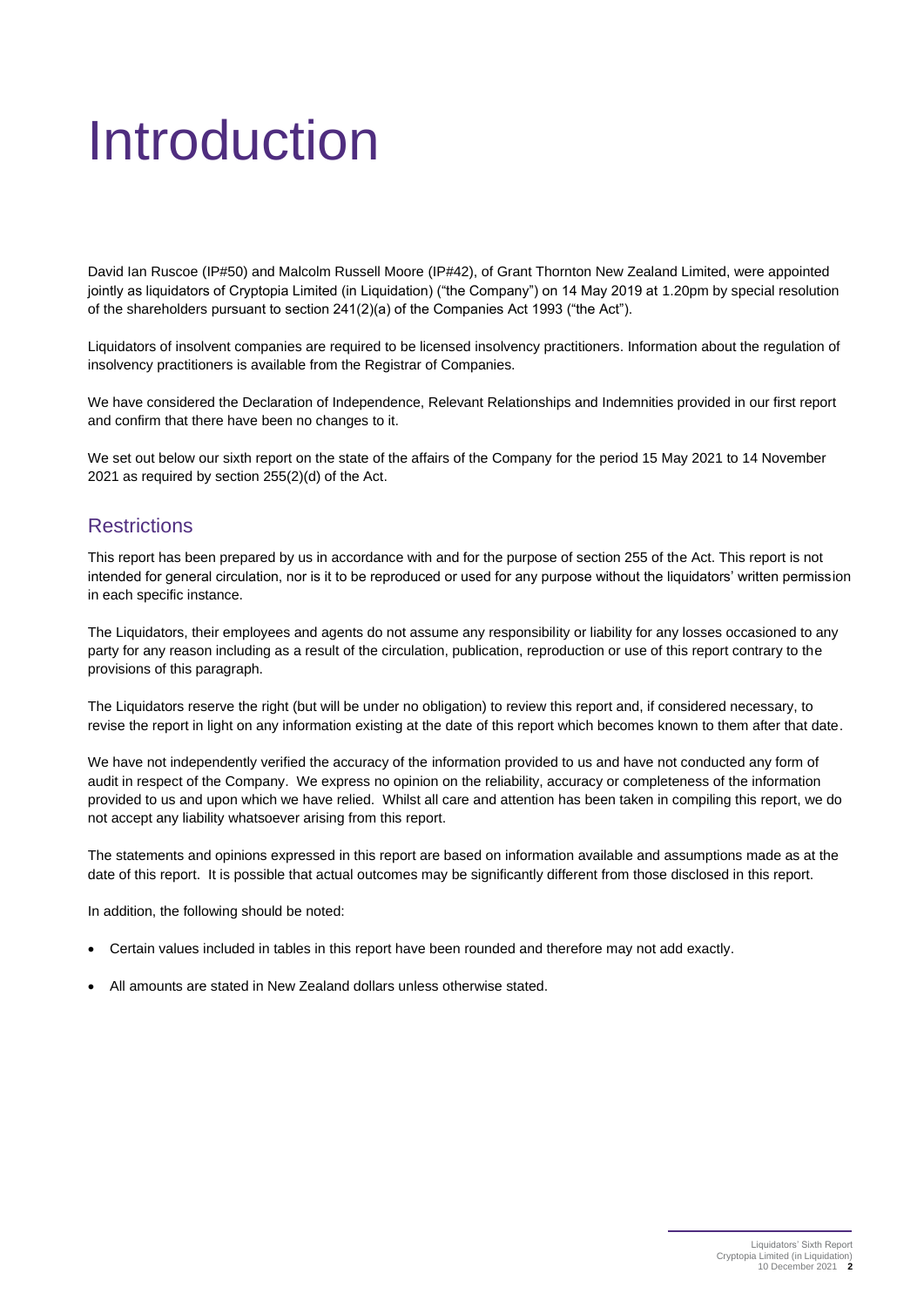## **Background**

Cryptopia was a New Zealand cryptocurrency exchange based in Christchurch. At the date of liquidation, it had over 2.2 million registered users worldwide and employed 37 staff.

The rapid growth of Cryptocurrency in early 2018 meant the Company scaled up to manage the increased level of trading. The Company entered into a number of long term, high cost contracts to provide the infrastructure necessary to trade at this level. Unfortunately trade volumes, from which the Company earned its revenue, reduced significantly through late 2018. Accordingly, the Company then took steps to reduce its expenses to minimise trading losses.

In January 2019, Cryptopia's exchange was hacked and a significant amount of crypto-assets taken. The reputation damage from this event adversely affected trade volumes and meant the Company was unable to meet its debts as they fell due. It was then decided the appointment of liquidators was in the best interests of customers, staff and other stakeholders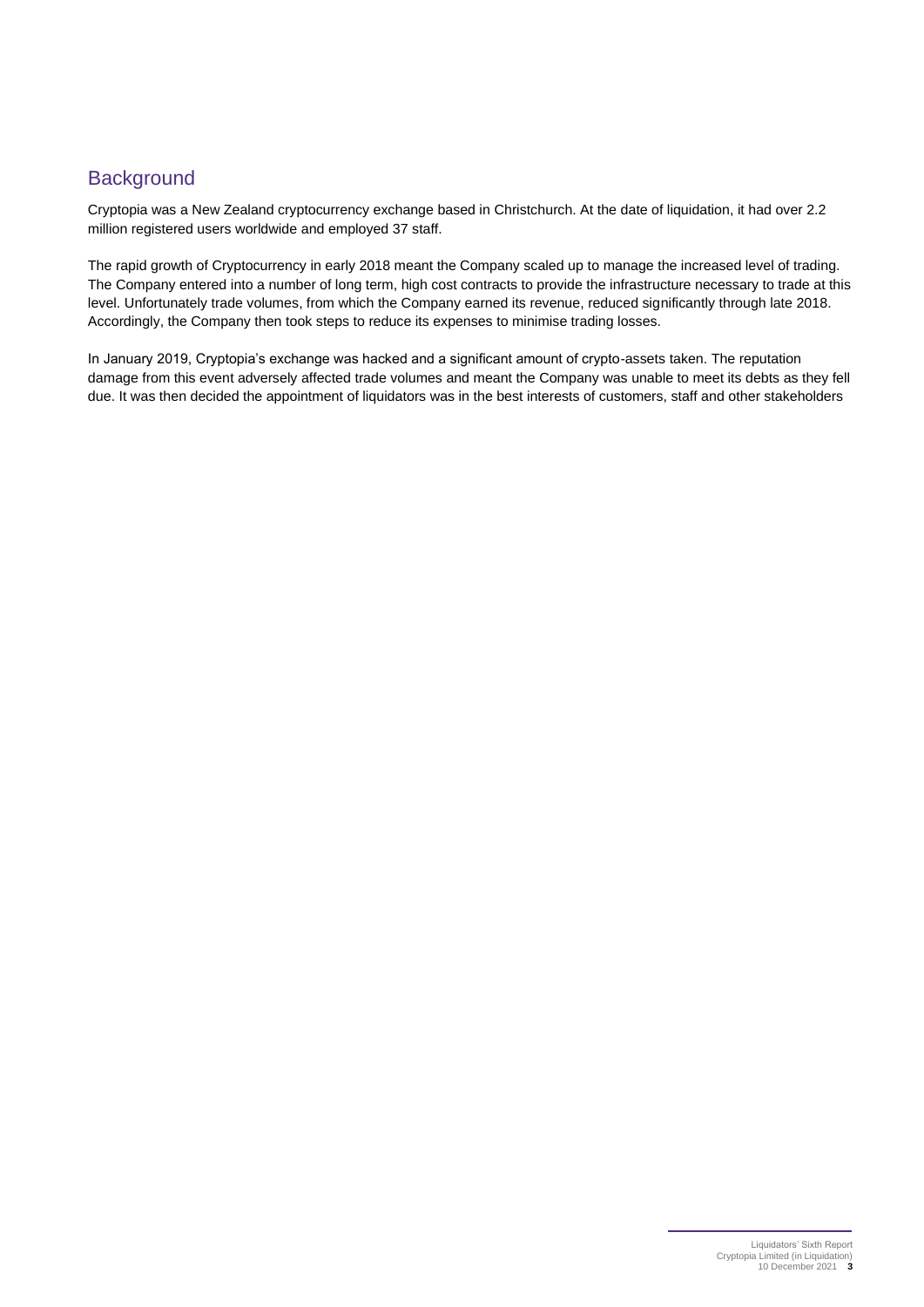# <span id="page-4-0"></span>Conduct of the Liquidation

We have continued to keep stakeholders updated on the progress of the liquidation via the designated webpage [https://www.grantthornton.co.nz/cryptopia-limited/.](https://www.grantthornton.co.nz/cryptopia-limited/) A summary of conduct for the preceding six months is below.

#### **Claims process**

Launched In December 2020, the Liquidators have made significant progress during this six-monthly period including launching step 2 of the claims process:

| <b>Process Step</b>      | <b>Details</b>                                                                                               |
|--------------------------|--------------------------------------------------------------------------------------------------------------|
| 1. Claims registration   | Allows the registration of account holders' details and to make claims for their account balances            |
| 2. Identity verification | Verifies account holders' identities to the necessary verification standard                                  |
| 3. Claim acceptance      | Provides Account holders with the opportunity to agree that Cryptopia's records represents their<br>holdings |
| 4. Asset transfer        | Instigates asset transfers to account holders                                                                |

In October 2021 stage 2 of the claims process was launched to qualifying users. This has been a staged process due to the fact that Cryptopia users are domiciled in 183 different countries. The Liquidators are seeing good progress to date with many account holders registering and verifying their identity.

We continue to encourage claim registration and continue to send reminder emails to those who are yet to engage. At the date of this update, 78% of users by value have interacted in the claims process in some way.

To support the claims process a dedicated customer support portal has been deployed. To date, the customer support team, via this portal, has supported over 76,000 users through the registration process. We continue to build this team to assist account holders to complete the claims and asset transfer process.

If account holders are having issues with the registration or identity verification, please refer to the 'Update for Cryptopia [Claimants & Common Portal Errors 16 December 2020'.](https://www.grantthornton.co.nz/insights/update-for-cryptopia-claimants--common-portal-errors-16-december-2020/)

For the next stage '3. Claim acceptance', we will need to see sufficient progress in account holders participating in stage 2. This stage will then give an opportunity to account holders to agree the balances of their Cryptopia account as recorded in the customer database at the date of Liquidation.

As previously reported the asset transfer stage will follow on from this. However, the transfer stage will require the input and approval of the Court particularly in relation to the following:

- Approving a distribution model that reflects the nature of stakeholders' property
- Confirming what is to be done with unclaimed Crypto assets
- Setting a cut-off date for claims to be received and assessed

We expect to file applications on these matters in the first half of the 2022.

There are a number of Cryptocurrency projects that have significant holdings frozen in Cryptopia wallets. We are engaging with the various coin development teams where possible to consider the impact that the asset transfer stage could have on their projects and seek their input on the most efficient process to assist in this transfer.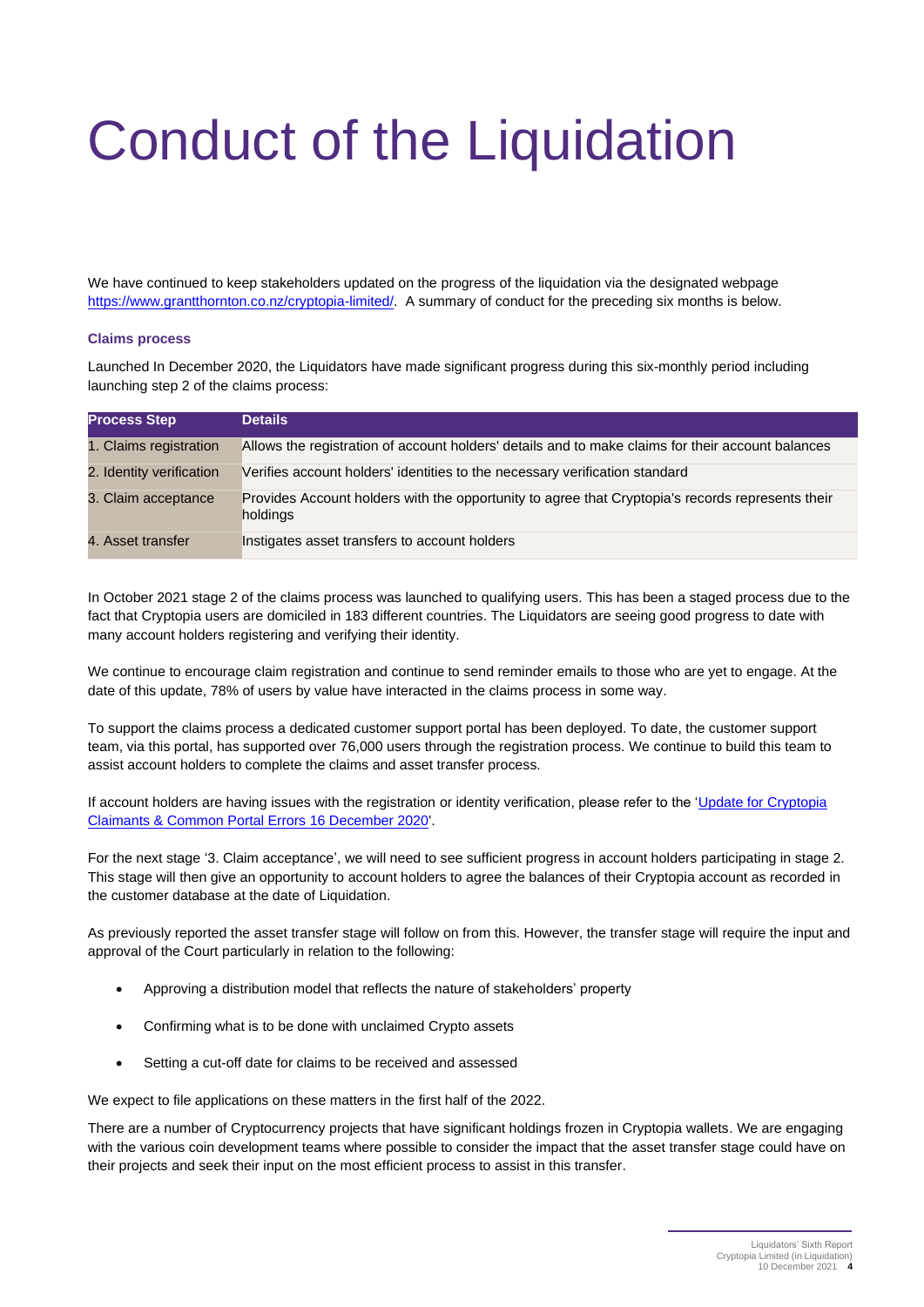#### **Hacked assets**

We continue to work with the New Zealand Police and international authorities as they work to determine the source of the January 2019 hack. Our obligation is to seek recoveries for stakeholders' benefit.

During the period of this report, we have completed further tracing exercises on stolen funds and have filed recovery actions in the United States of America, Malaysia and Singapore related to the January 2019 hack. For the most part, actions in respect to the January 2019 hack have been focussed on recovering information that sets out the movement of the crypto assets post hack. Norwich Pharmacal and other disclosure orders have been utilised against other crypto asset exchanges and service providers in order to follow the movement of the assets once they left the Cryptopia exchange.

To assist in this process we have filed an application seeking recognition in the Singapore High Court as a foreign main proceeding. We hope to utilise this recognition to obtain the necessary information to recover hacked assets.

We continue our investigations to trace and or freeze stolen crypto-assets and are in discussion with exchanges that have frozen stolen cryptocurrency. We are working on providing the detailed analysis of hacked coins to these exchanges in our attempts to have these funds released to the Liquidators' control. The legal decision confirms that any stolen cryptocurrency recovered is to be applied to the specific trust associated with each cryptocurrency.

#### **Investigations**

During the period, we have progressed our investigations into the affairs of the Company and its directors, officers and other parties prior to the liquidation. We have conducted formal, under oath interviews with various parties in relation to these matters and continue to correspond with these parties, and their legal representatives where appropriate, in respect of the provision of information.

Due to the ongoing nature of our investigation, we are unable to provide details regarding our findings to date since doing so could prejudice any proceedings, which may be taken at a later date.

If any insolvent transactions or breaches of legislation have occurred, we will take the appropriate action where it has the potential to increase the recovery available to creditors. Our duties as Liquidators require a transparent and robust investigation into the insolvency of the Company and its officers.

#### **Legal matters**

#### **Information security**

As previous reported due to an error by court staff at the Christchurch High Court, information containing certain customer data had been provided to an unauthorised third party. Orders were obtained from the High Court requiring the return and deletion of the material provided in error. Those orders were not complied with and enforcement proceedings were filed.

In July 2021, by consent, the individual concerned admitted being in contempt of Court, and agreed to ongoing orders designed to protect customer data. As part of this admission of contempt he incurred a fine of \$7,500 of and agreed to pay costs of \$50,000. This receipt is reflected in the Receipts and Payments section of this report.

#### **Ex-employee theft**

In another legal matter in August 2020 an ex-employee admitted stealing funds from the Company's historic deposit addresses while in the employment of the company. This theft affected assets that were deposited after the date of liquidation. No connection between this theft and the January 2019 hack has been identified. These funds have been recovered in full from the ex-employee. We have supported the NZ Police with its prosecution of the individual involved and have sort reparations.

This person is scheduled to be sentenced in early 2022 and has interim name suppression.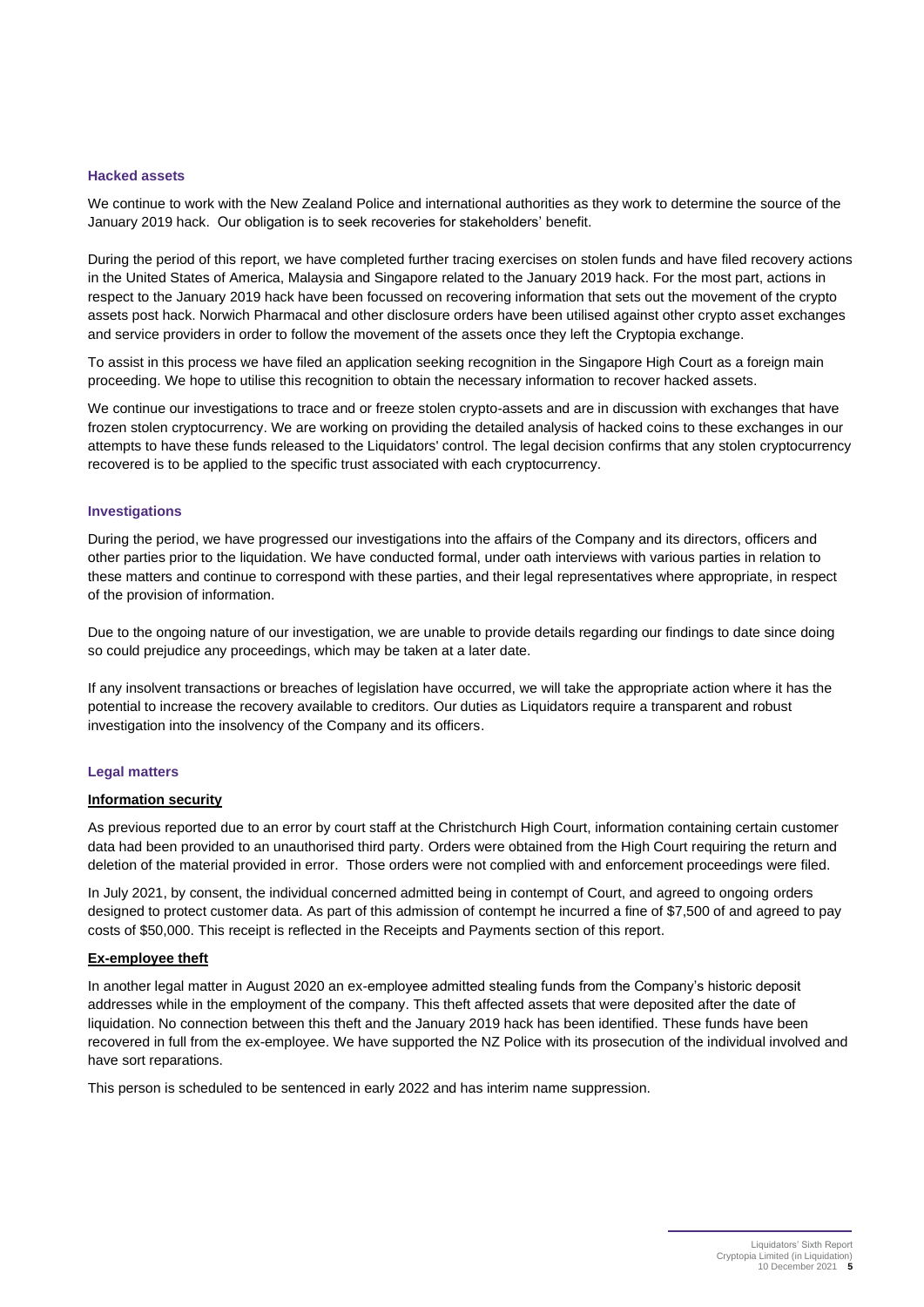#### **Next steps**

Account holders registered in the claims portal and who have completed identity verification may receive further requests from us to provide identity verification documents. We continue to liaise with the Department of Internal Affairs to determine the specific documentation required.

Once the identity verification process is completed Account holders will be given the opportunity to agree that the Cryptopia records of coin holdings represents the customer's holdings.

Before repatriation can commence, we will seek further Court directions in respect of several issues, including the method of distribution. We cannot commence the repatriation of assets until we receive the Court's directions. Further information will be provided to account holders before this directions hearing

### **Receipts**

During the period we had the following major receipts realisation:

### **Cost Contribution**

As part of the admission of contempt by the individual who received information in error \$50,000 was paid to the Liquidators as a contribution to the legal fees incurred on the contempt of court decision: this is reflected in the Receipts and Payments.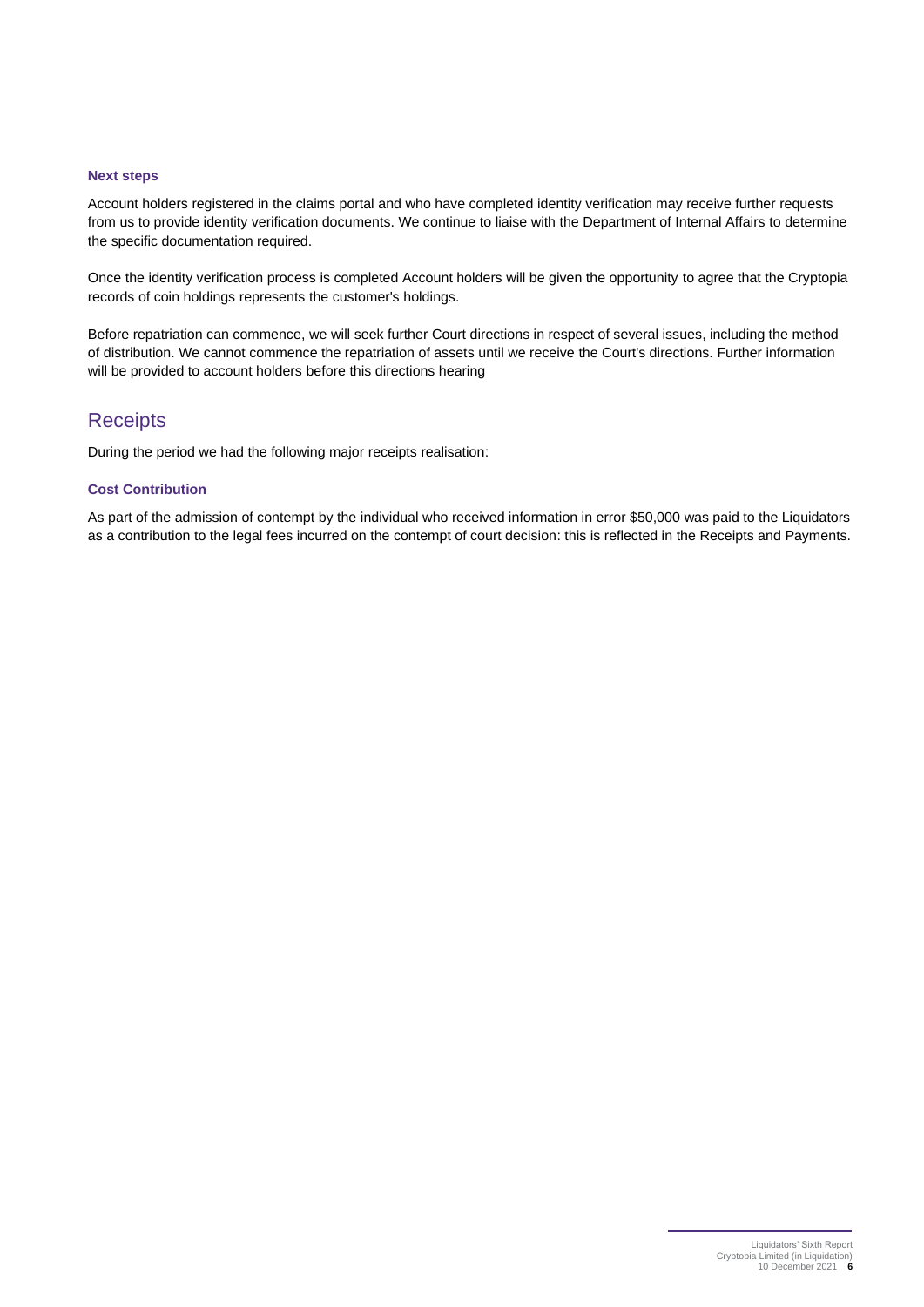## Receipts and Payments

Please refer to Appendix A: Statement of Receipts and Payments for further details on the receipts and payments for the six-month period ending 14 November 2021.

## **Creditors**

### **Secured Creditors**

On Liquidation there were two specific security financing statements (Purchase Money Security Interests (PMSIs)) registered. The Liquidators have contacted all registered PMSI holders and do not believe there are any secured amounts due.

### **Preferential Creditors**

At the liquidation date the Inland Revenue Department were auditing the tax returns of the Company including GST, once this audit is complete, we will determine if there are any preferential taxes owing.

No further Preferential claim payments were paid during the period.

### **Unsecured Creditors**

We have received 26 unsecured creditors' claims received to date totalling \$2.991m.

During the period we admitted another unsecured claim the quantum of which we are currently adjudicating.

We confirm that only preferential creditors have been paid and that no other creditor distributions have been made.

# Remuneration Report

The Liquidators' remuneration received for the period between 15 May 2021 to 14 November 2021, charged at the hourly rates, totalled \$934,598 exclusive of GST. This includes time spent carrying out investigations, attempting to secure hacked assets, development and management of the claim's portal, designing and overseeing an appropriate identity verification process, supervision of the Cryptopia customer support team, development and engagement with specialist Crypto-asset experts and liaising with legal authorities.

All time and expenses incurred and billed in the liquidation are reasonable and necessary.

A detailed breakdown of the Liquidators' remuneration and disbursements for the six-month period is enclosed at Appendix B, including a schedule of the qualifications and experience generally of staff at each level. A schedule of the work undertaken during the six-month reporting period is also summarised in Appendix B.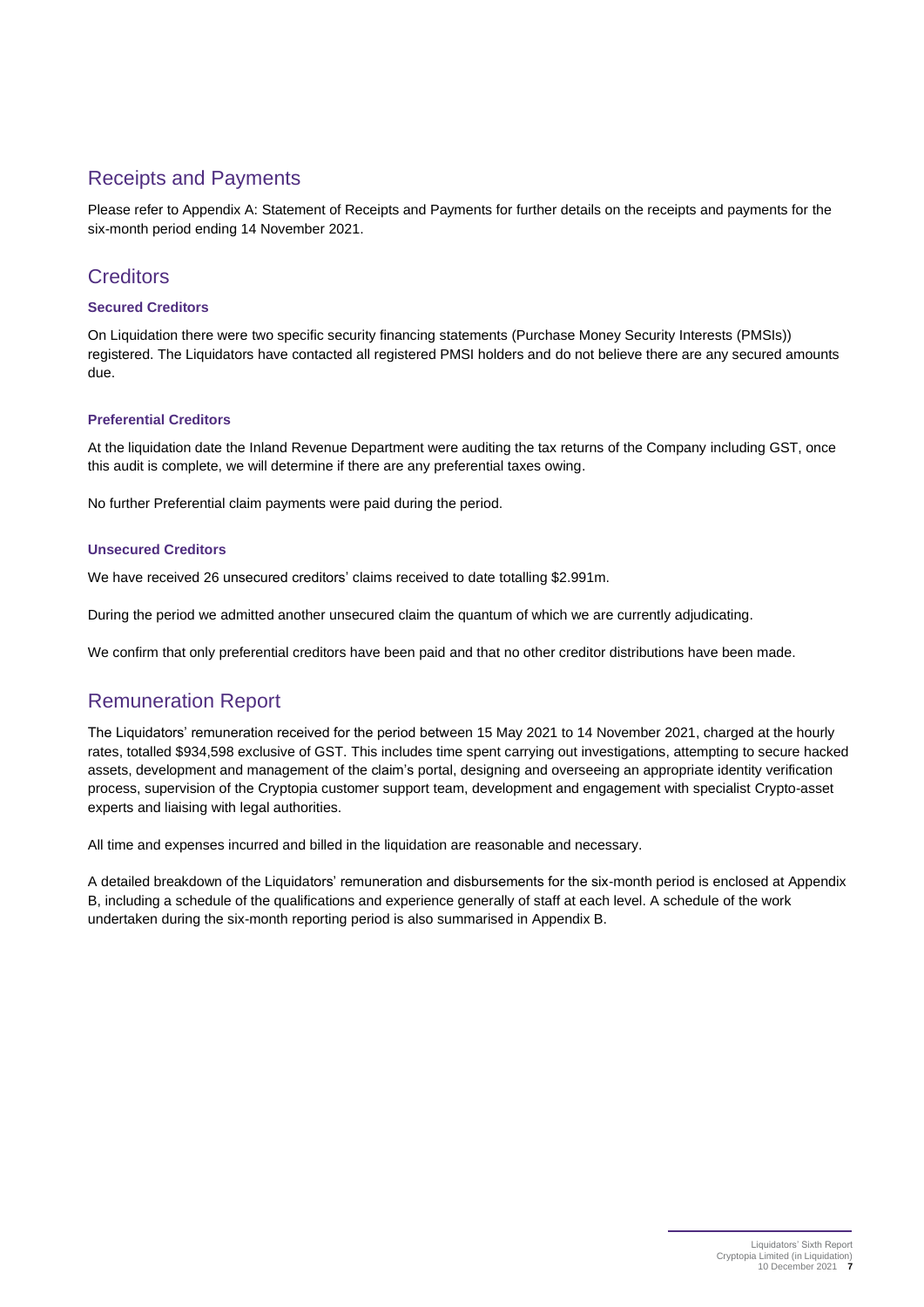# <span id="page-8-0"></span>Remaining Matters

At this stage it is not practicable to estimate a completion date for the Liquidation.

Should you have any queries in relation to any matter raised in this report then please do not hesitate to contact Tom Aspin a[t Cryptopia@nz.gt.com.](mailto:Cryptopia@nz.gt.com)

Dated: 10 December 2021

David Ruscoe Liquidator Cryptopia Limited (in Liquidation)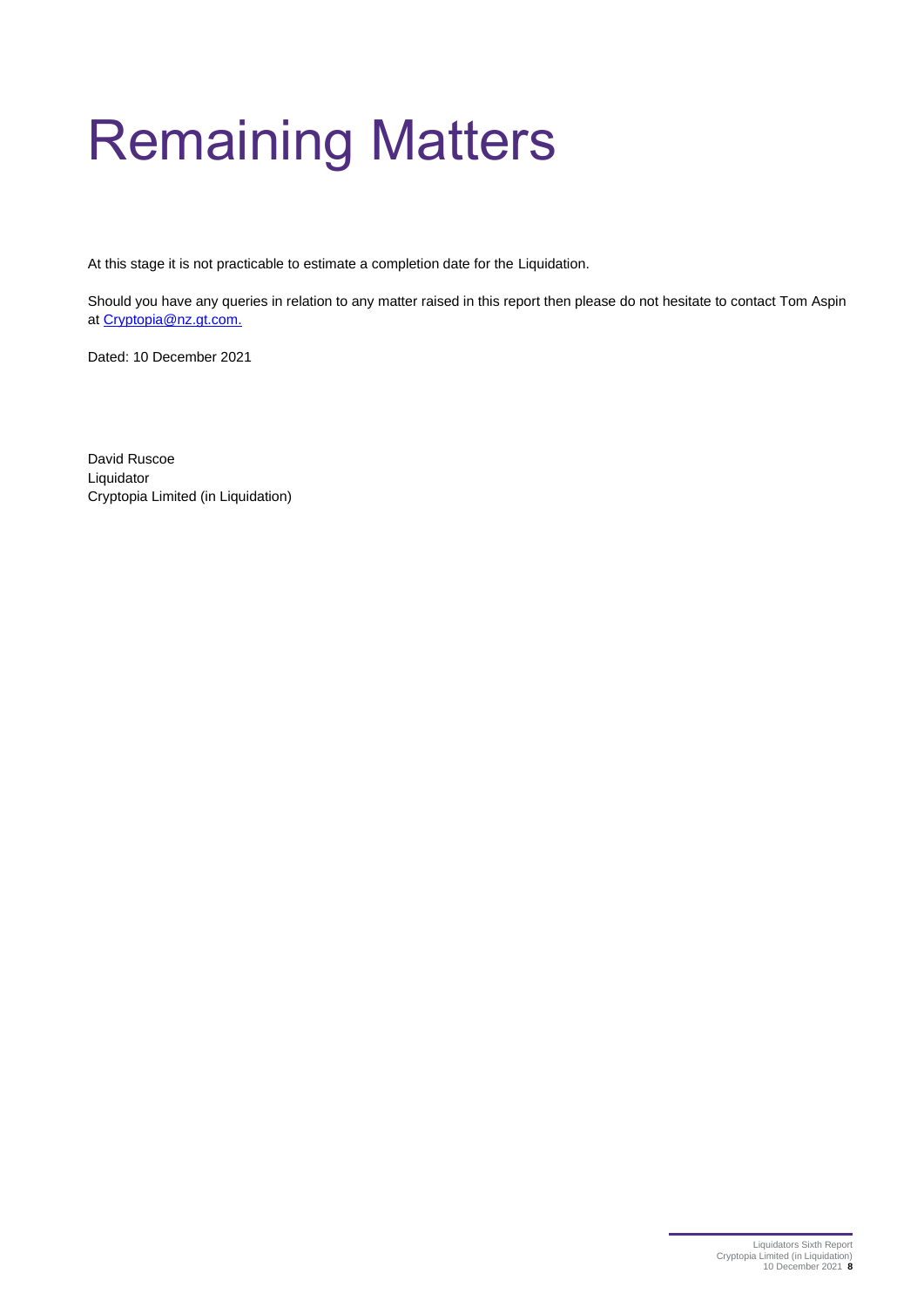# <span id="page-9-0"></span>Appendix A – Receipts and Payments

| <b>Receipts and Payments</b>           | 15 May 2021 to 14 November<br>2021 | <b>Total</b><br>$($ \$) |
|----------------------------------------|------------------------------------|-------------------------|
| Opening funds on Hand                  | 5,094,139                          | 0                       |
| <b>Receipts</b>                        |                                    |                         |
| Funds on hand at date of Liquidation   |                                    | 1,065,426               |
| Crypto-Assets converted to Fiat        |                                    | 9,531,992               |
| <b>Court Settlement</b>                | 50,000                             | 50,000                  |
| <b>Funds Recovered</b>                 |                                    | 5,022,935               |
| Interest Income                        |                                    | 58,975                  |
| Sale of Assets                         |                                    | 241,142                 |
| <b>GST Refunds received</b>            | 260,429                            | 1,184,249               |
| <b>GST on Receipts</b>                 |                                    | 23,931                  |
| <b>Total Receipts</b>                  | 310,429                            | 17,178,650              |
|                                        |                                    |                         |
| <b>Payments</b>                        |                                    |                         |
| Asset sale costs                       |                                    | 86,067                  |
| Claims Portal                          | 578,146                            | 1,767,863               |
| <b>Computer Costs</b>                  | 80,845                             | 295,170                 |
| Consulting & Accounting                |                                    | 7,751                   |
| Distribution to Preferential Creditors |                                    | 312,992                 |
| <b>Employee Costs</b>                  | 481,687                            | 2,981,045               |
| <b>General Expenses</b>                | 5,754                              | 41,407                  |
| Insurance                              |                                    | 31,466                  |
| Legal expenses                         | 778,970                            | 2,701,682               |
| Light, Power, Heating                  | 8,711                              | 47,438                  |
| <b>Liquidators Fees</b>                | 934,598                            | 4,344,740               |
| <b>Relocation Costs</b>                |                                    | 13,090                  |
| Rent                                   | 50,000                             | 343,123                 |
| <b>Security Expenses</b>               |                                    | 47,008                  |
| <b>Server Hosting Fees</b>             | 3,210                              | 658,817                 |
| Telephone & Internet                   | 4,262                              | 39,629                  |
| <b>GST on Expenses</b>                 | 290,878                            | 1,271,857               |
| <b>Total Payments</b>                  | \$3,217,060                        | \$14,991,143            |
|                                        |                                    |                         |
| Net Receipts/Payments for the period   | -\$2,906,631                       | \$2,187,507             |
| <b>Closing funds on hand</b>           | 2,187,507                          | 2,187,507               |
|                                        |                                    |                         |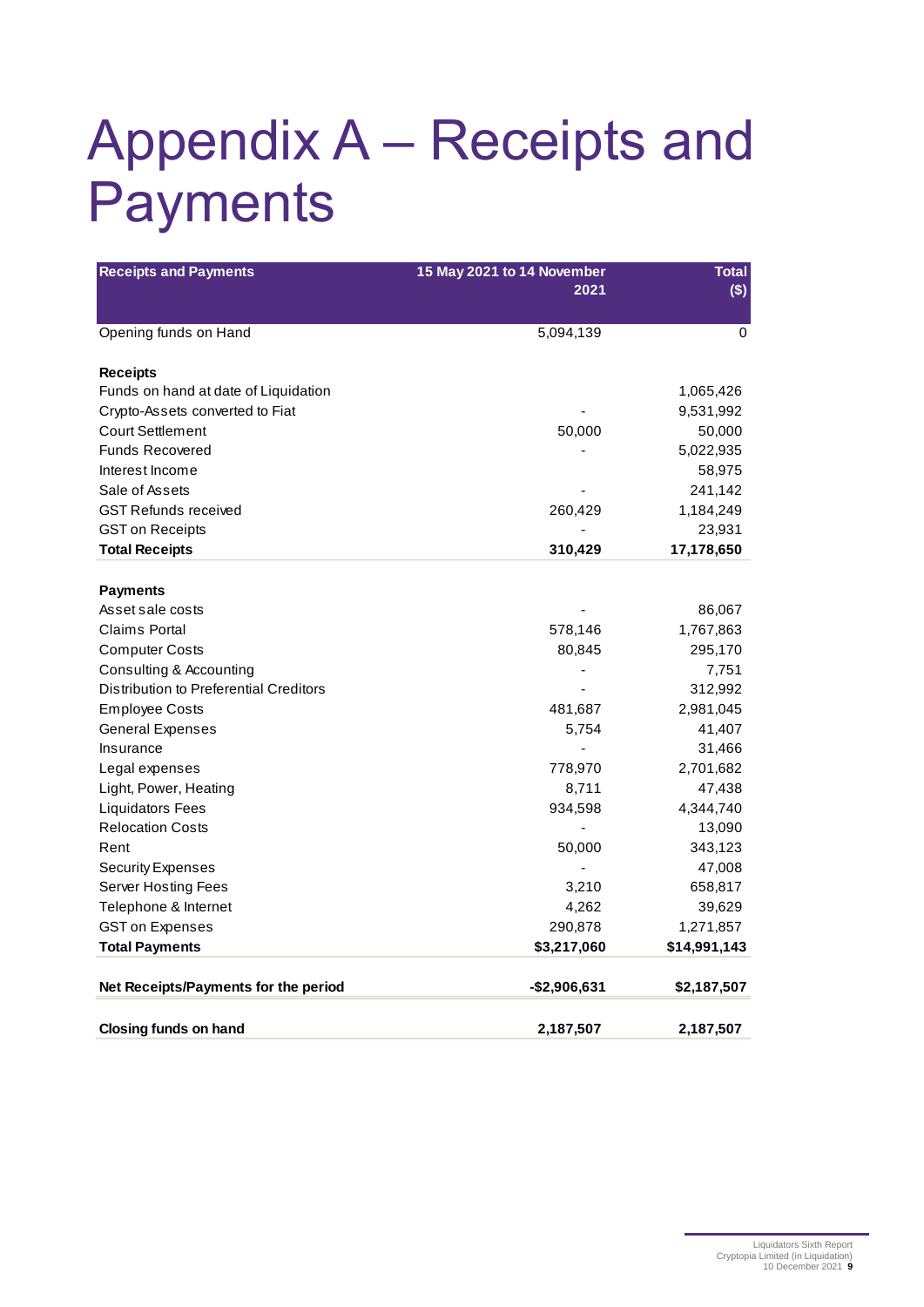# <span id="page-10-0"></span>Appendix B – Remuneration Report

# Section 1: Description of Work

Summary of work performed in relation the Liquidators' remuneration for the period 15 November 2020 to 14 May 2021:

| <b>Task Area</b>  | <b>General Description</b>                    | <b>Includes</b>                                                                                                                                                                                                                                     |
|-------------------|-----------------------------------------------|-----------------------------------------------------------------------------------------------------------------------------------------------------------------------------------------------------------------------------------------------------|
| <b>Assets</b>     | <b>Debtors</b>                                | Correspondence with debtors<br>$\bullet$<br>Reviewing and assessing debtors ledgers<br>$\bullet$<br>Liaising with debt collectors and solicitors<br>٠                                                                                               |
|                   | Sale of Plant and Equipment •                 | Liaising with valuers, auctioneers and interested parties<br>Reviewing asset listings<br><b>Review of Sales</b><br>Liaising with valuers, agents<br>Assistance with Sales process                                                                   |
|                   | Crypto-Assets                                 | Review of company assets<br>$\bullet$<br>Reviewing stock values from Crypto markets<br>$\bullet$<br>Liaising with OTC traders<br>$\bullet$<br>Securing assets into cold storage<br>٠                                                                |
|                   | <b>Other Assets</b>                           | Tasks associated with realising other assets<br>$\bullet$                                                                                                                                                                                           |
|                   | Leasing                                       | Reviewing leasing documents<br>$\bullet$<br>Liaising with owners/lessors<br>٠<br>Tasks associated with disclaiming leases<br>٠                                                                                                                      |
| <b>Creditors</b>  | <b>Creditor Enquiries</b>                     | Receive and follow up creditor enquiries via telephone and email<br>٠<br>Maintaining creditor enquiry register<br>٠<br>Review and prepare correspondence to creditors and their representatives<br>٠<br>via facsimile, email and post               |
|                   | Creditor reports                              | Preparing statutory report, investigation, meeting and general reports to<br>$\bullet$<br>creditors                                                                                                                                                 |
|                   | Dealing with proofs of debt                   | Receipting and filing Proofs of Debt<br>$\bullet$<br>Corresponding with Proofs of Debt<br>$\bullet$                                                                                                                                                 |
| <b>Employees</b>  | <b>Employees enquiry</b>                      | Receive and follow up employee enquiries via telephone and email<br>٠<br>Maintain employee enquiry register<br>$\bullet$<br>Review and prepare correspondence to creditors and their representatives<br>$\bullet$<br>via facsimile, email and post  |
|                   | Preferential payment                          | Correspondence with employees regarding preferential payment<br>٠<br>Correspondence with IRD regarding proof of debt<br>$\bullet$<br>Receipting Proofs of Debt<br>$\bullet$<br>Adjudicating Proofs of Debt<br>٠<br>Ensuring PAYE is remitted to IRD |
| <b>Operations</b> | Correspondence                                | Communications with government agencies around statutory obligations<br>$\bullet$<br>Various other stakeholder communications<br>$\bullet$                                                                                                          |
|                   | Document maintenance/file<br>review/checklist | First month, then 6 monthly liquidation review<br>$\bullet$<br>Filing of documents<br>$\bullet$<br>File reviews<br>$\bullet$                                                                                                                        |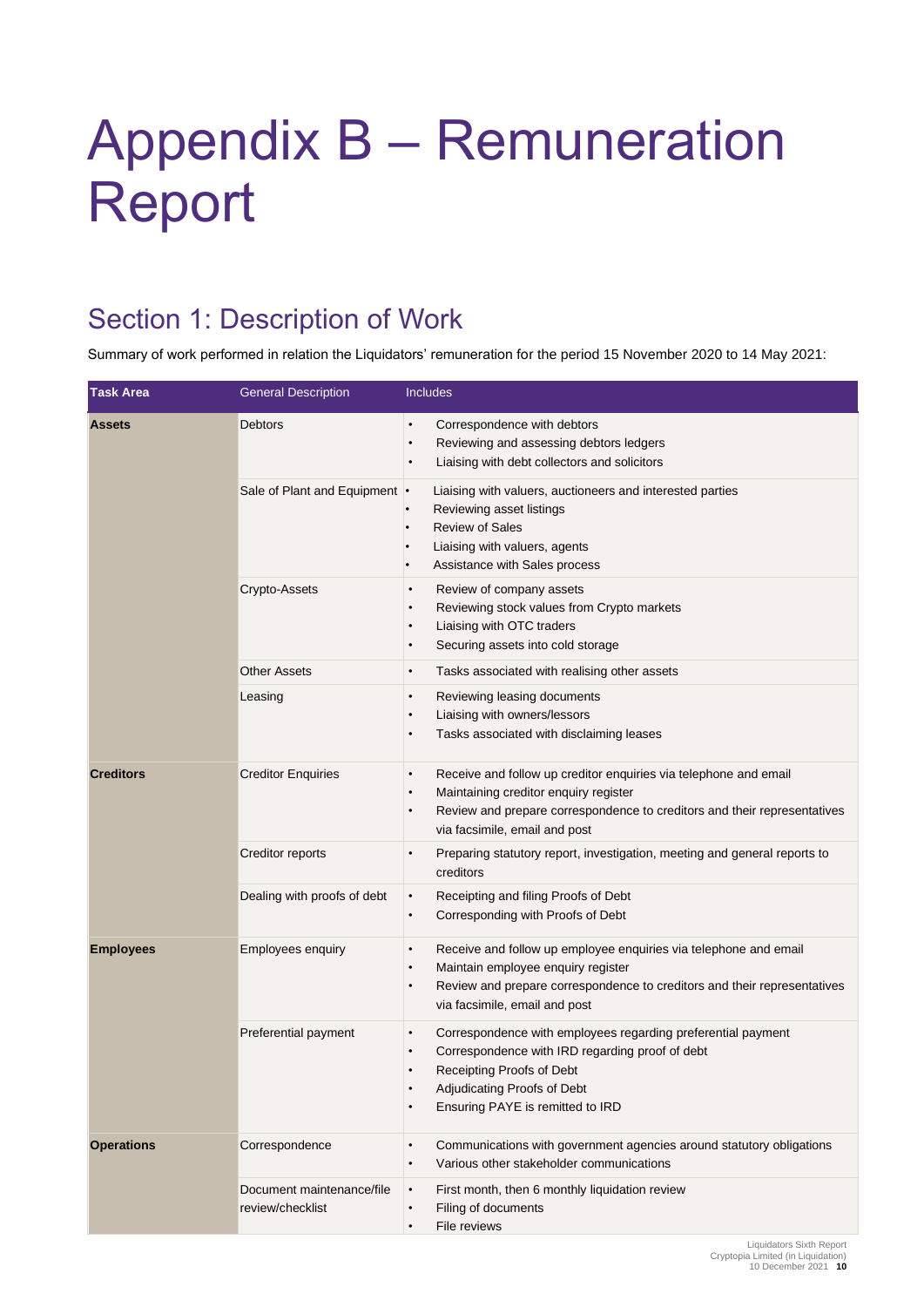|                      |                                                            | <b>Updating checklists</b><br>$\bullet$                                                                                                                                                                                                                                                                                                                                                                                                                                                                                                                                                                                                                       |
|----------------------|------------------------------------------------------------|---------------------------------------------------------------------------------------------------------------------------------------------------------------------------------------------------------------------------------------------------------------------------------------------------------------------------------------------------------------------------------------------------------------------------------------------------------------------------------------------------------------------------------------------------------------------------------------------------------------------------------------------------------------|
|                      | <b>Ongoing Trading</b>                                     | Management of currently employed staff<br>$\bullet$<br>Management of premises including lease property<br>$\bullet$<br>Review of Anti Money laundering obligations and statutory obligations.<br>$\bullet$<br>Ongoing review and monitoring of IT security and record retention.<br>$\bullet$<br>Correspondence with Law Enforcement<br>$\bullet$<br>Preparation of budgets<br>$\bullet$<br>Review of cashflow and its ability to operate the business and meet its<br>$\bullet$<br>commitments in the immediate future.<br>Corresponding with coin devs and completing coin swaps<br>$\bullet$<br>Continuous valuation of the customer database<br>$\bullet$ |
|                      | <b>Claims Portal</b>                                       | Project management of the claim's portal development<br>$\bullet$<br>Liquidator's time for the oversight of the project<br>$\bullet$<br>Option analysis of vendors<br>$\bullet$<br>Identity verification analysis and integration costs<br>$\bullet$<br>Time in relation to the management of identity verification process including<br>$\bullet$<br>the<br>Specialist software development staff time<br>$\bullet$                                                                                                                                                                                                                                          |
|                      | Bank account administration                                | Requesting bank statements<br>$\bullet$<br>Bank account reconciliations<br>$\bullet$<br>Correspondence with bank regarding specific transfers<br>$\bullet$                                                                                                                                                                                                                                                                                                                                                                                                                                                                                                    |
|                      | Planning/Review                                            | Discussions regarding status of Liquidation<br>$\bullet$                                                                                                                                                                                                                                                                                                                                                                                                                                                                                                                                                                                                      |
|                      | Books and records/ storage                                 | $\bullet$<br>Dealing with records in storage<br>Sending job files to storage<br>$\bullet$                                                                                                                                                                                                                                                                                                                                                                                                                                                                                                                                                                     |
|                      | <b>Administration/Statutory</b> Company office obligations | Filing with Companies Office<br>$\bullet$                                                                                                                                                                                                                                                                                                                                                                                                                                                                                                                                                                                                                     |
|                      | Insurance                                                  | Identification of potential issues requiring attention of insurance specialists<br>$\bullet$<br>Correspondence with insurers regarding initial and ongoing insurance<br>$\bullet$<br>requirements<br>Reviewing insurance policies<br>$\bullet$<br>Correspondence with previous brokers<br>$\bullet$                                                                                                                                                                                                                                                                                                                                                           |
|                      | Report as to Affairs                                       | <b>Directors Questionnaire</b><br>$\bullet$<br>Completion deadlines and extensions<br>$\bullet$<br>Meetings with coin developers<br>Drafting press releases for stakeholders                                                                                                                                                                                                                                                                                                                                                                                                                                                                                  |
| Investigations       | Tracing exercise                                           | Using blockchain forensic tools to verify holdings<br>$\bullet$<br>Hack analysis<br>$\bullet$<br>Correspondence with law enforcement around compromised assets<br>$\bullet$                                                                                                                                                                                                                                                                                                                                                                                                                                                                                   |
|                      | Company/Directors duties                                   | Reviewing company solvency and financial reporting<br>$\bullet$<br>Investigating director's duties<br>$\bullet$<br>Review of IT environment and company mailboxes<br>$\bullet$<br>Inspection of service agreements<br>$\bullet$<br>Reviewing conduct of companies for breaches of Companies Act<br>$\bullet$<br>Interviews with Directors and Shareholders<br>$\bullet$                                                                                                                                                                                                                                                                                       |
| <b>Legal Matters</b> | Cross-border recognition                                   | Chapter 15 bankruptcy recognition in the United States of America<br>$\bullet$<br>Preparation of declarations for inclusion in legal submissions<br>$\bullet$                                                                                                                                                                                                                                                                                                                                                                                                                                                                                                 |
|                      | Identity verification scoping                              | Initial review of customer database, identity requirements<br>$\bullet$<br>Companies' legal advice around sanctioned countries<br>$\bullet$<br>Crypto specific obligations<br>$\bullet$                                                                                                                                                                                                                                                                                                                                                                                                                                                                       |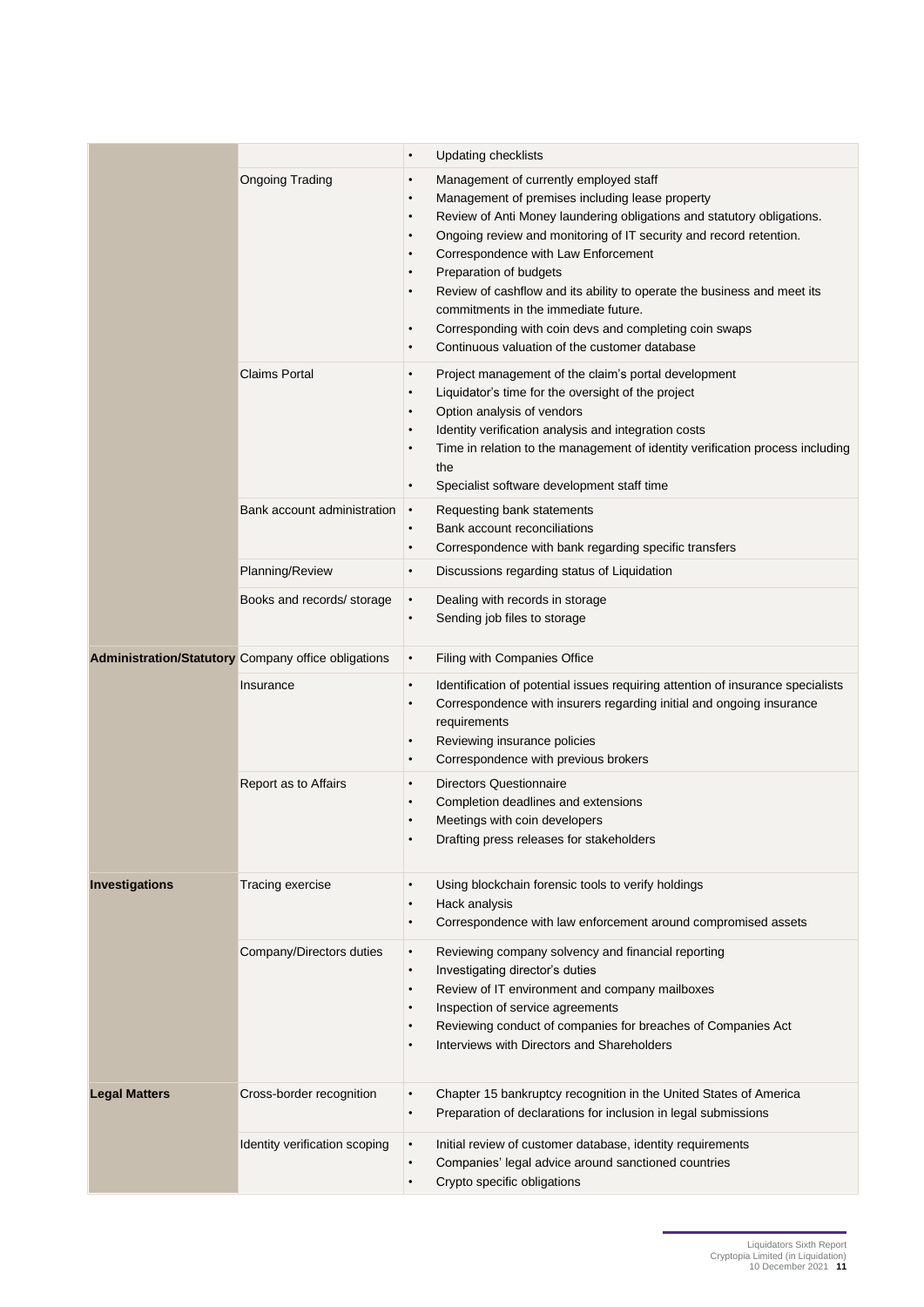| Legal Requirements | Undertakings by staff for information<br>Court order service preparation and review of communications to account<br>holders and Creditors. |
|--------------------|--------------------------------------------------------------------------------------------------------------------------------------------|
|                    |                                                                                                                                            |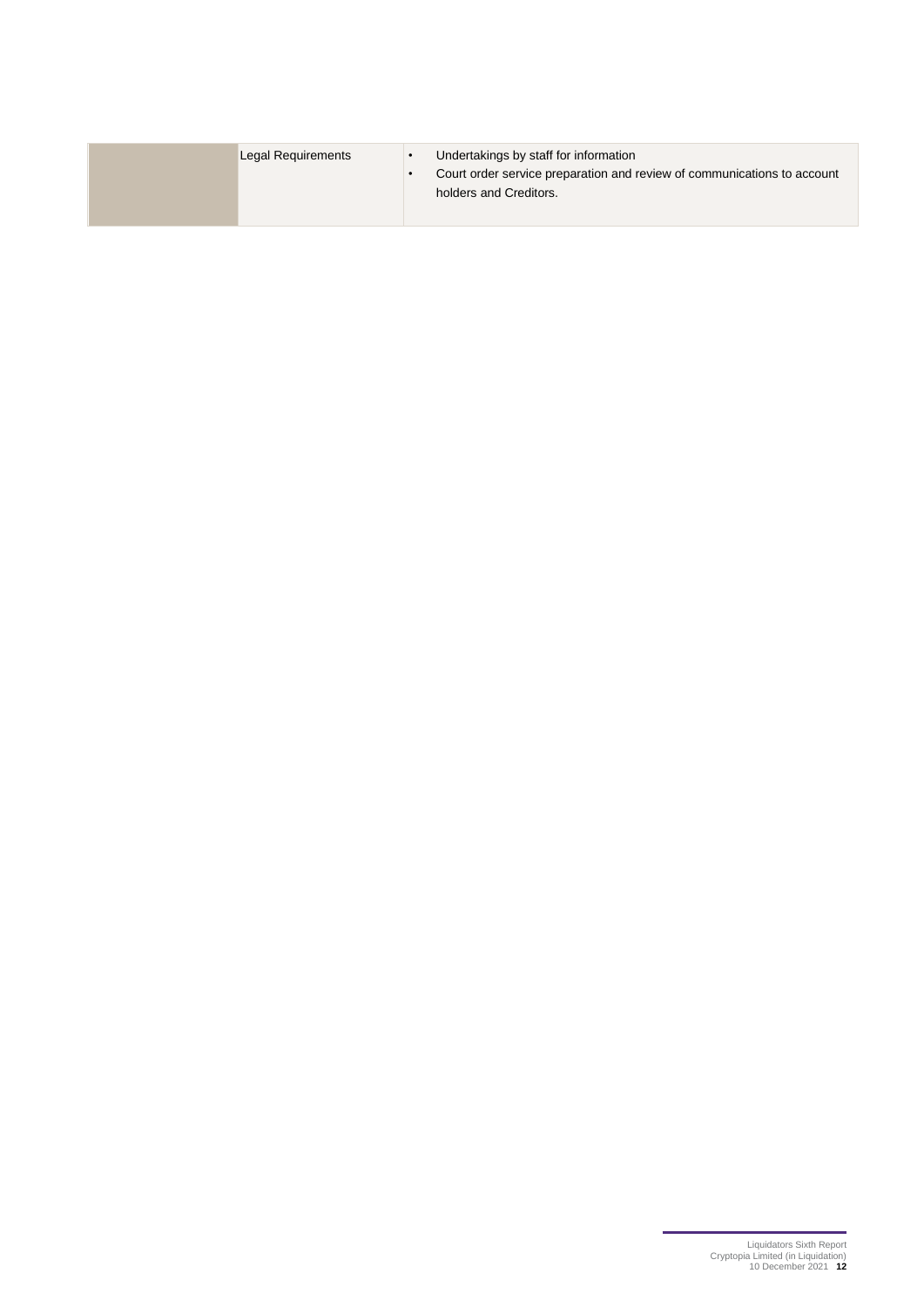# Section 2: Calculation of Remuneration

# Calculation of Remuneration – Time based charges

Charged on an hourly basis and per the hourly rates set out by time and cost charged by key category:

|                                       |                              | Administration/<br><b>Statutory</b> |             | <b>Asset Realisation</b> |                | <b>Creditors</b> |                          | <b>Employees</b> |                          | Investigations           |            | <b>Legal matters</b>     |                | <b>Operations</b> |         | Total        |             |
|---------------------------------------|------------------------------|-------------------------------------|-------------|--------------------------|----------------|------------------|--------------------------|------------------|--------------------------|--------------------------|------------|--------------------------|----------------|-------------------|---------|--------------|-------------|
|                                       | <b>Hourly</b><br>Rate (\$ph) | <b>Hours</b>                        | $Cost($ \$) | <b>Hours</b>             | Cost(S)        | <b>Hours</b>     | Cost(S)                  | <b>Hours</b>     | Cost(S)                  | <b>Hours</b>             | Cost(S)    | <b>Hours</b>             | Cost<br>$($ \$ | <b>Hours</b>      | Cost(S) | <b>Hours</b> | $Cost($ \$) |
| Partner                               | 650                          | 2.5                                 | 1,625       | $\sim$                   |                |                  |                          | 9.5              | 6,175                    |                          |            | 103.6                    | 67,340         | 231.1             | 150,215 | 346.7        | 225,355     |
| <b>Cybersecurity Specialist Staff</b> | 415-725                      |                                     |             |                          |                |                  |                          |                  | $\overline{\phantom{0}}$ |                          |            | $\sim$                   |                | 495.2             | 213,864 | 495.2        | 213,864     |
| <b>AML Specialist Staff</b>           | 90-725                       |                                     |             |                          |                |                  |                          |                  | $\overline{\phantom{a}}$ | $\overline{\phantom{a}}$ |            | $\sim$                   | $\sim$         | 322.0             | 125,949 | 322.0        | 125,949     |
| Senior Manager                        | 410                          |                                     |             |                          |                |                  |                          |                  |                          |                          | $\sim$     | 23.9                     | 9,799          | 62.0              | 25,420  | 85.9         | 35,219      |
| Manager                               | 370                          | 51.0                                | 18,870      | $\overline{\phantom{0}}$ | $\overline{a}$ | 2.0              | 740                      | 59.0             | 21,830                   |                          | $\sim$     | 66.5                     | 24.605         | 510.0             | 188,700 | 688.5        | 254,745     |
| Analyst                               | 150-250                      | 16.3                                | 4,075       | $\overline{\phantom{a}}$ |                |                  | $\overline{\phantom{a}}$ | 0.4              | 100                      | $\overline{\phantom{a}}$ |            | 8.5                      | 2,125          | 137.9             | 33,045  | 163.1        | 39,345      |
| <b>Support Staff</b>                  | 125-170                      | 5.5                                 | 935         | $\sim$                   |                |                  |                          |                  |                          |                          |            | $\overline{\phantom{0}}$ |                | 80.3              | 13,375  | 85.8         | 14,310      |
| <b>Total</b>                          |                              | 75.3                                | 25,505      | $\overline{\phantom{a}}$ |                | 2.0              | 740                      | 68.9             | 28,105                   | $\sim$                   | <b>COL</b> | 202.5                    | 103,869        | 1,838.5           | 750,568 | 2,187.2      | 908,787     |

### Basis of Disbursement Claim

| <b>Disbursements</b>                            | Total (\$ exc. GST) |
|-------------------------------------------------|---------------------|
| Travel (flights, car rental, accommodation etc) | 12,300              |
| Data Hosting                                    | 10,348              |
| Sundry                                          | 3,163               |
| <b>Total Disbursements</b>                      | 25,811              |
| <b>Total Fees</b>                               | 908,787             |
| <b>Total Liquidators costs</b>                  | 934,598             |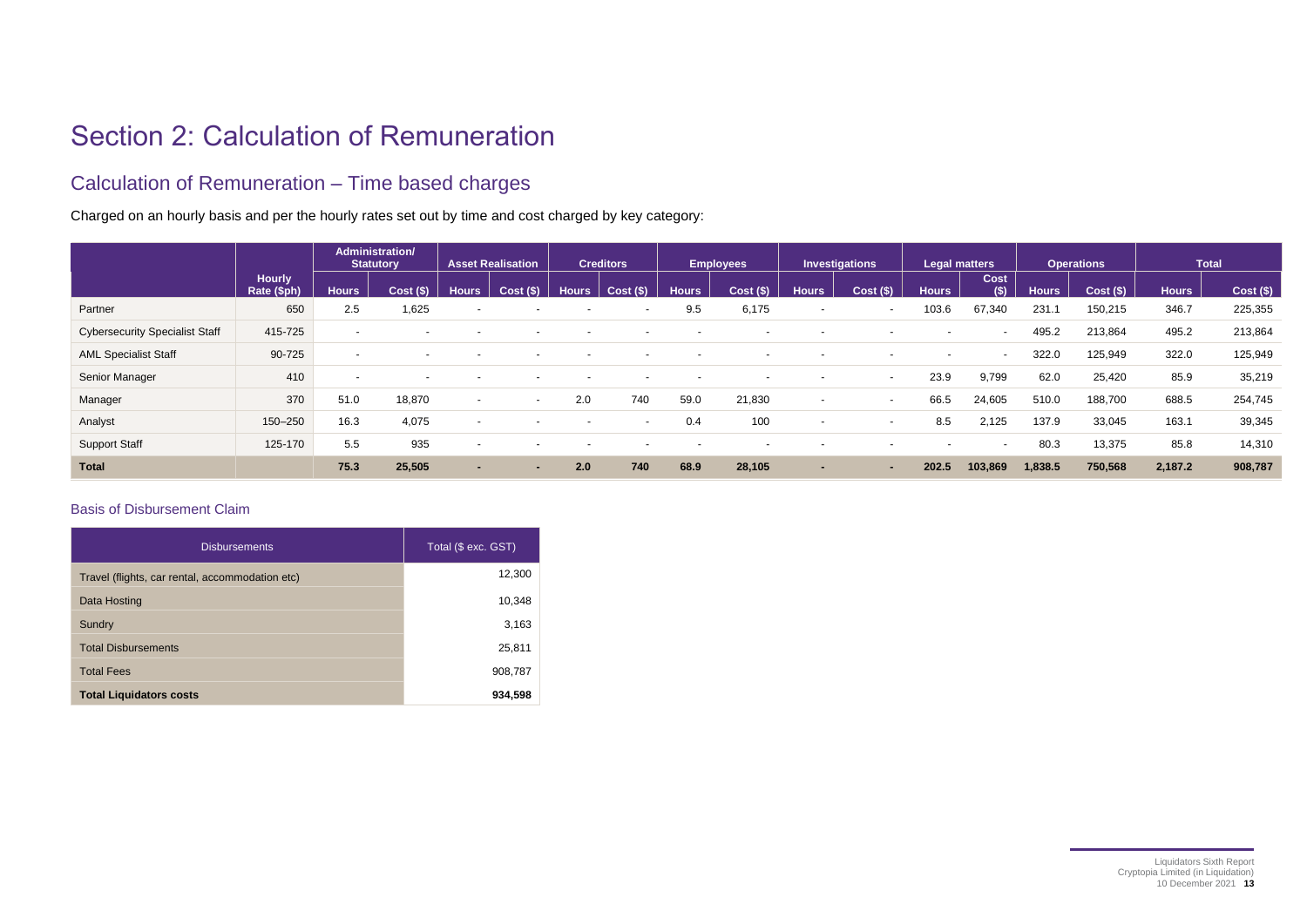# Section 3: Initial Advice to Creditors

# Explanation of Hourly Rates

The rates for our remuneration calculation are set out in the following table together with a general guide showing the qualifications and experience of staff engaged in the Liquidation and the role they take. The hourly rates charged encompass the total cost of providing professional services and should not be compared to an hourly wage.

| <b>Title</b>                                    | Description of title                                                                                                                                                                                                                                                                                                                                                            | Hourly rate<br>(Exc. GST)<br>(State) |
|-------------------------------------------------|---------------------------------------------------------------------------------------------------------------------------------------------------------------------------------------------------------------------------------------------------------------------------------------------------------------------------------------------------------------------------------|--------------------------------------|
| Partner                                         | Accredited Insolvency Practitioner. Partner bringing specialist skills to Liquidations and<br>Insolvency matters. Controlling all matters relating to the assignment.                                                                                                                                                                                                           | \$650                                |
| <b>IT Specialist/Specialist</b><br>Partner      | Specialist IT Practitioner bringing specialist skills in Cybersecurity, Procurement, vendor<br>selection and other IT related matters. Provide detail reporting around any security<br>vulnerabilities.                                                                                                                                                                         | \$200-\$450                          |
| <b>Cybersecurity Specialist</b><br><b>Staff</b> | Specialist Claims Portal staff brings project management and governance for the design<br>and integration of the claims process.                                                                                                                                                                                                                                                | \$415-\$725                          |
| <b>AML Specialist Staff</b>                     | Specialist AML practitioner bringing specialist skills in designing and implementation of a<br>know your customer process to support the claims process.                                                                                                                                                                                                                        | \$90-\$725                           |
| <b>Associate Director</b>                       | Qualified accountant and may be a Registered Insolvency Practitioner. Minimum 7/8+<br>years' experience. Likely to be appointed as a director in due course. Highly advanced<br>technical and commercial skills. Planning and control of all Liquidation and Insolvency<br>tasks. Controlling substantial matters relating to the assignment and reporting to the<br>appointee. | \$325-\$450                          |
| <b>IT Director</b>                              | IT specialist. Required to assist Liquidators with the day to day running operation of the<br>Cryptopia and                                                                                                                                                                                                                                                                     | \$450                                |
| <b>Manager/Senior Manager</b>                   | Typically Qualified. 5-8 years' experience. Well developed technical and commercial<br>skills. Planning and control of Liquidation and Insolvency tasks with the assistance of the<br>appointee.                                                                                                                                                                                | \$370-\$410                          |
| <b>Assistant Manager</b>                        | Typically Qualified. 4+ years' experience. Co-ordinates planning and control of small to<br>medium Liquidations and Insolvency tasks. Conducts certain aspects of larger<br>Liquidations.                                                                                                                                                                                       | \$275                                |
| Analyst                                         | Typically undertaking Qualifications. Up to 3 years' experience. Required to conduct the<br>fieldwork on smaller Liquidations and Insolvency tasks and assist with fieldwork on<br>medium to large Liquidations and Insolvency tasks.                                                                                                                                           | \$150-\$250                          |
| <b>Administration Staff</b>                     | Conducts all aspects relating to administering the accounts function and other functions as<br>required.                                                                                                                                                                                                                                                                        | \$125-\$170                          |